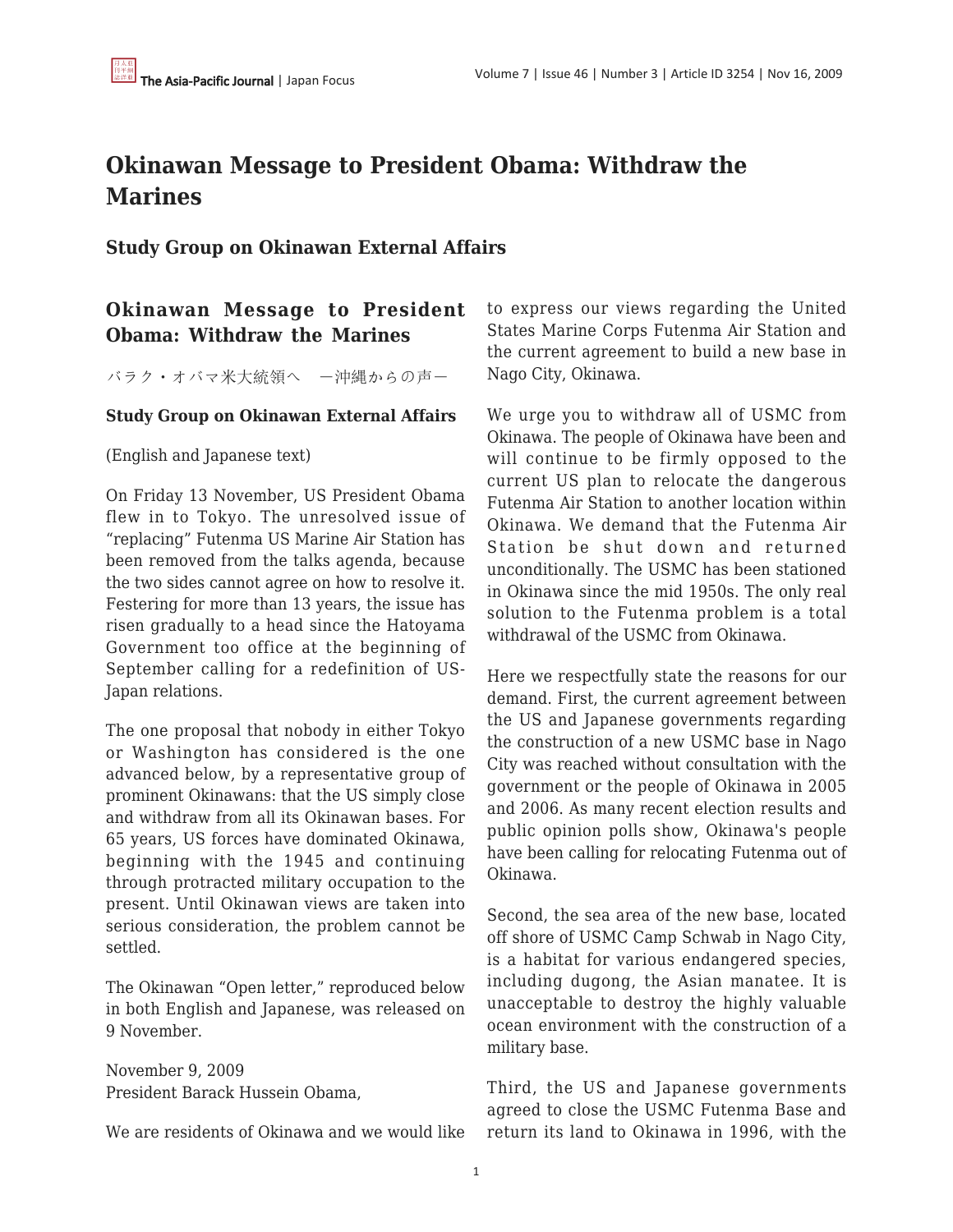condition that a replacement facility be constructed in Okinawa. However, the new facility has not yet been built. The fourteen years since have proven that it is simply not possible to squeeze a new military base in Okinawa, which has long suffered an overburden of US military presence.

Finally, when the closure of Futenma Air Station was first discussed, it was assumed that the ground combat element and logistic combat element would remain in Okinawa. However, since there is virtually no possibility of building a new air station in Okinawa, the USMC should relocate both the ground combat element and aviation combat element out of Okinawa. Indeed, it would be more logical and beneficial for the USMC if all the elements of the Marine Air-Ground Task Force were relocated together. Our proposal of a total withdrawal of USMC from Okinawa would actually fit the necessity of the MAGTF's integration of elements most effectively. By withdrawing from Okinawa, the USMC could avoid the unreasonable arrangement of keeping some troops in Okinawa and stationing others in Guam or Hawaii. It would be more desirable for the USMC, while at the same time preserving the highly valuable ocean environment and satisfying the demands of the people of Okinawa.

In conclusion, we wish to urge the United States and Japanese governments to begin the process of planning for a total withdrawal of the USMC from Okinawa. Now is the time to act for "CHANGE" to create a better relationship between Japan and the United States. Both countries would benefit from a break with the status quo and a fresh perspective on the Futenma issue.

Sincerely yours,

Seigen Miyasato Chairman Study Group on Okinawa External Affairs Co-signers:

Hirayuki Agarie, Professor Emeritus, University of the Ryukyus

Akira Arakawa, Journalist

Moriteru Arasaki, Professor Emeritus, Okinawa University

Masaie Ishihara, Professor, Okinawa International University

Tatsuhiro Oshiro, Novelist

Masaaki Gabe, Professor, University of the Ryukyus

Manabu Sato, Professor, Okinawa International University

Kunitoshi Sakurai, President, Okinawa University

Jun Shimabukuro, Professor, University of the Ryukyus

Suzuyo Takazato, Former Vice-speaker, Naha City Assembly

Tetsumi Takara, Professor, University of the Ryukyus

Hiroyuki Teruya, Professor, Okinawa International University

Hiroshi Nakachi, Professor, Okinawa University Nozato Yo, Journalist

Eiichi Hoshino, Professor, University of the Ryukyus

Kakeshi Miki, Journalist

Akiya Miyazato, Journalist

Akiko Yui, Journalist

Filmmaker Linda Hoaglund's video of the November 8, 2009 Ginowan anti-base demonstration that preceded the Obama visit to Japan is [here.](http://www.youtube.com/watch?v=D3wRDcDfMCA&feature=player_embedded)

バラク・オバマ米大統領へ ―沖縄からの声―

オバマ大統領へ沖縄からの声を届けたく、この 書を記しています。

わたしたちは、オバマ大統領の訪日の機会に、 米海兵隊の沖縄からの全面撤退を検討するよう を求めます。沖縄の人々は、一貫して、危険な 普天間基地の沖縄県内での移設を中心とする米